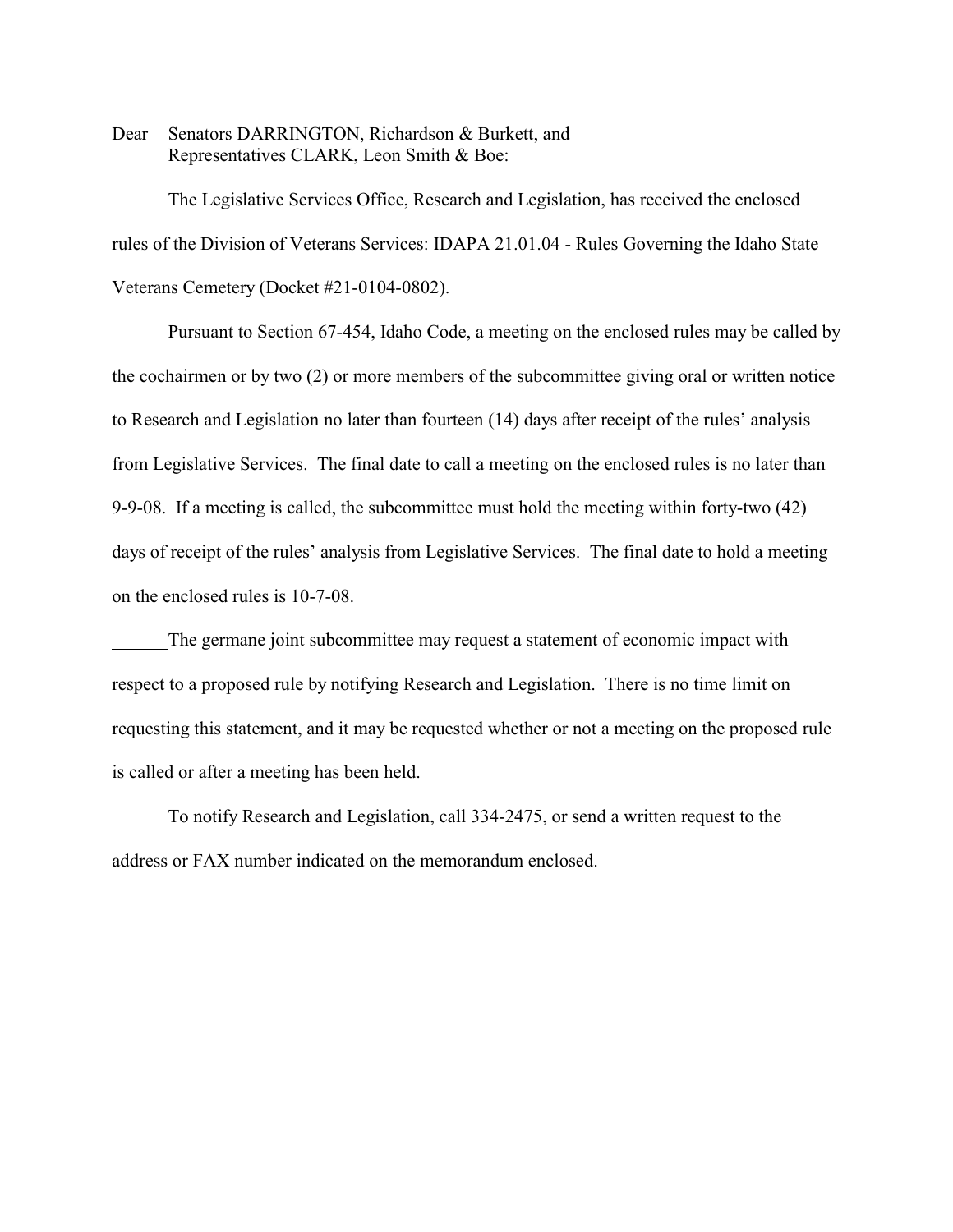# **MEMORANDUM**

| TO:             | Rules Review Subcommittee of the Senate Judiciary and Rules Committee and<br>the House Judiciary, Rules & Administration Committee |
|-----------------|------------------------------------------------------------------------------------------------------------------------------------|
| FROM:           | Katharine Gerrity, Principal Legislative Research Analyst                                                                          |
| DATE:           | August 19, 2008                                                                                                                    |
| <b>SUBJECT:</b> | Division of Veterans Services                                                                                                      |
|                 | IDAPA 21.01.04 - Rules Governing The Idaho State Veterans Cemetery<br>(Docket #21-0104-0802)                                       |

The Division of Veterans Services submits notice of proposed rule at IDAPA 21.01.04 - Rules Governing The Idaho Veterans Cemetery. According to the Division, the public has assembled on the upper level of the cemetery by the flag pole to watch fireworks displays throughout the valley, bringing with them beverage coolers, blankets, BBQ equipment, etc., for the purpose of having an outing prior to the evening fireworks. The Division notes that the cemetery is not an appropriate place for such activity and the rule change is necessary to provide that the cemetery will be closed at 6 p.m. when fireworks displays are planned on the order of the Division Administrator.

We have no specific comments relating to this rule. The rule appears to be authorized by Section 65-202, Idaho Code.

cc: Division of Veterans Services David E. Brasuell & Jim Adams